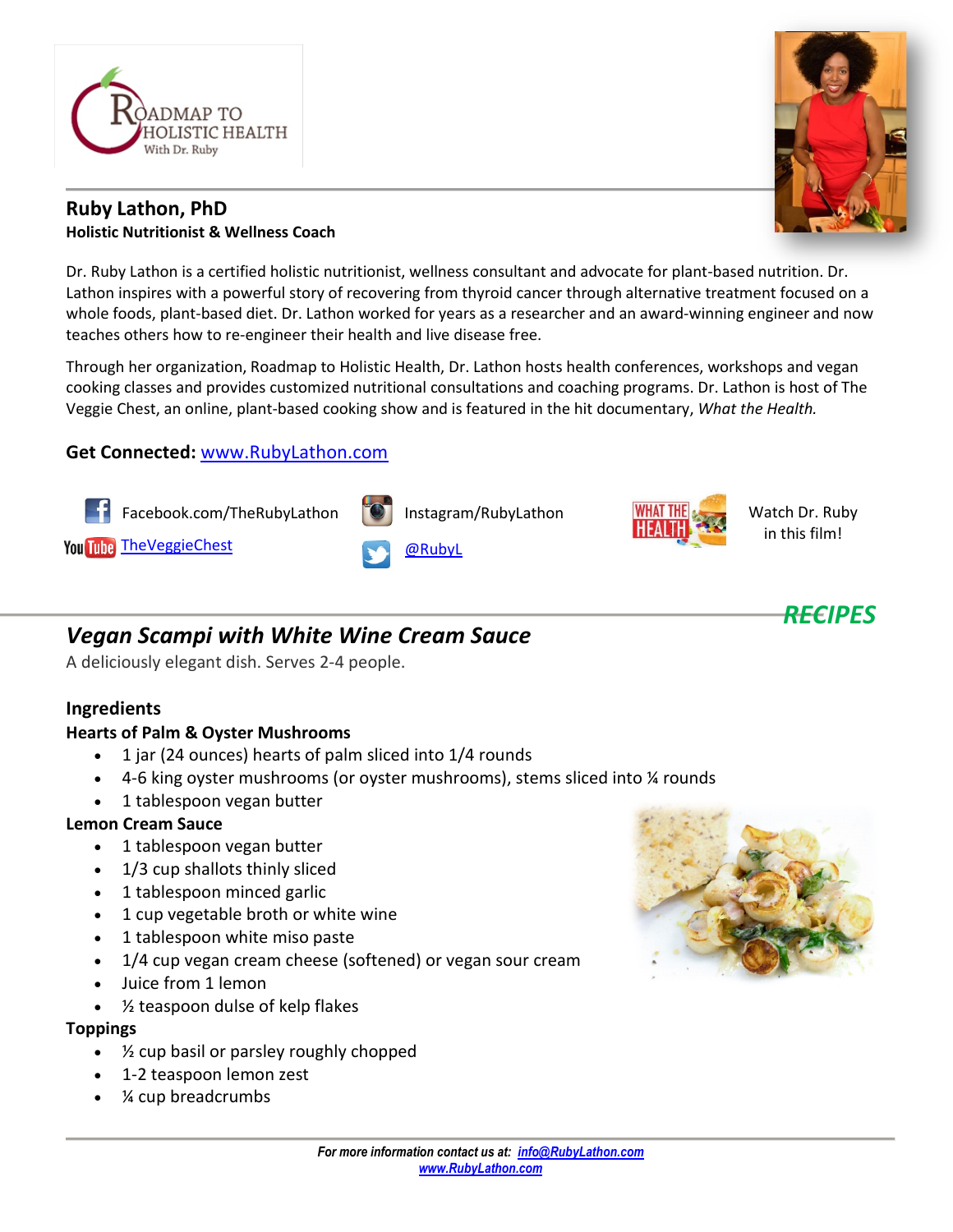### **Noodles:**

• 4 ounces gluten-free linguini noodles

# **Instructions**

- 1. Cook noodles according to the package.
- 2. In a large skillet, heat the vegan butter over medium-high. In batches, brown the heart of palms and mushrooms on both sides. Careful not to burn. Remove from skillet, set aside.
- 3. In the same skillet sauté shallot and garlic in vegan butter. Cook until shallots soften approximately 4- 5 minutes. Do not brown.
- 4. Add the vegan broth or white wine; stir until slightly reduced, about 5-8 minutes. Lower heat to low and add the vegan cream cheese or sour cream, miso paste, dulse and lemon juice. Stir until the sauce is smooth. Remove from heat and stir in the basil or parsley.
- 5. Serve over cooked gluten-free linguine noodles. Plate mushroom and heart of palm on top of the noodles, top with a generous portion of the cream sauce.
- 6. Top with breadcrumbs, fresh herbs and lemon zest.

## **Notes**

Serve with crusty bread, over [gluten-free pasta](https://www.kqzyfj.com/click-9265837-13305110?url=https%3A%2F%2Fthrivemarket.com%2Fp%2Fjovial-brown-rice-spaghetti&cjsku=815421011203) or [brown rice](https://www.tkqlhce.com/click-9265837-13305110?url=https%3A%2F%2Fthrivemarket.com%2Fp%2Fthrive-market-organic-sprouted-brown-rice&cjsku=671635703132)